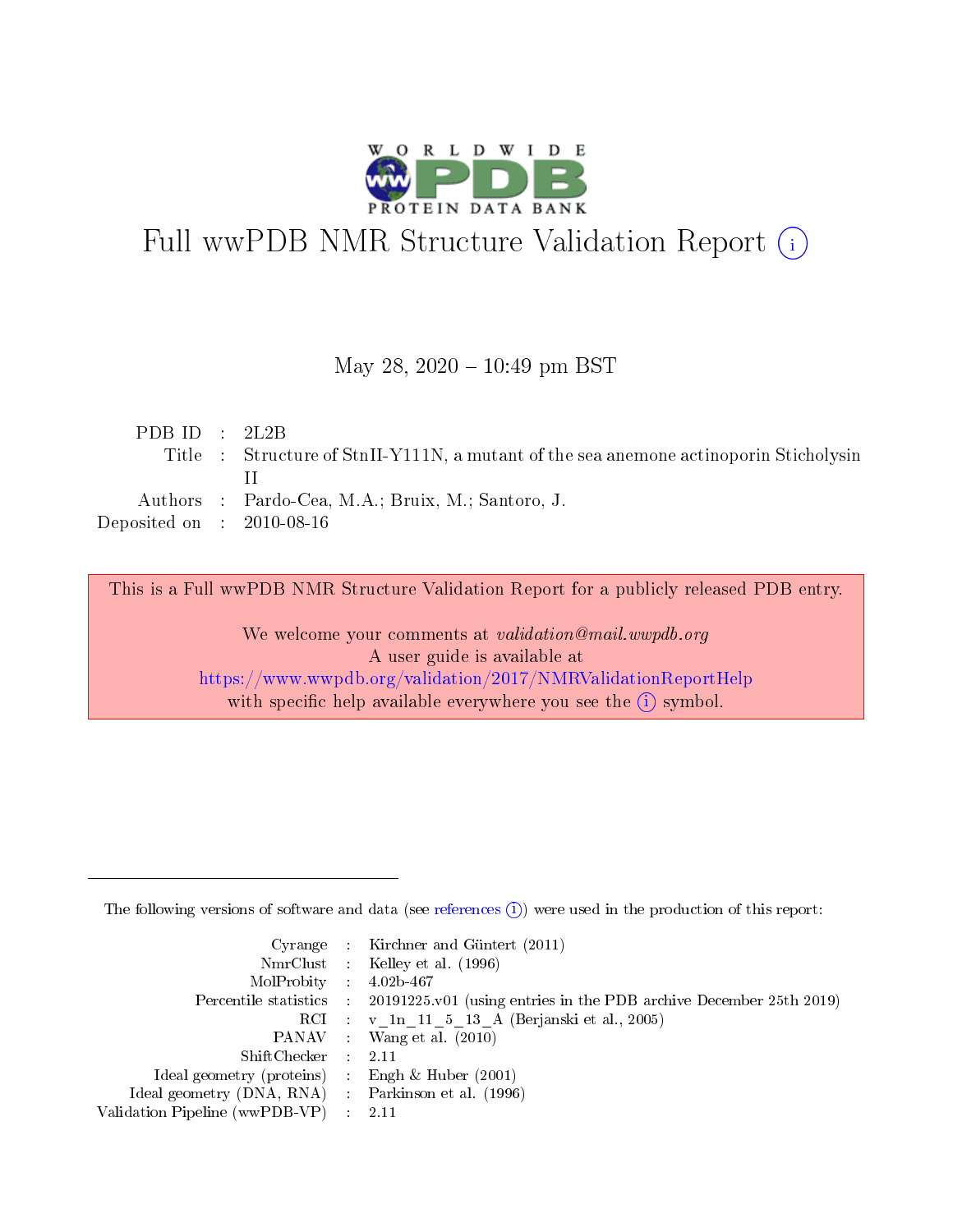# 1 [O](https://www.wwpdb.org/validation/2017/NMRValidationReportHelp#overall_quality)verall quality at a glance (i)

The following experimental techniques were used to determine the structure: SOLUTION NMR

The overall completeness of chemical shifts assignment was not calculated.

Percentile scores (ranging between 0-100) for global validation metrics of the entry are shown in the following graphic. The table shows the number of entries on which the scores are based.



Sidechain outliers 154315 11428

The table below summarises the geometric issues observed across the polymeric chains and their fit to the experimental data. The red, orange, yellow and green segments indicate the fraction of residues that contain outliers for  $>=3, 2, 1$  and 0 types of geometric quality criteria. A cyan segment indicates the fraction of residues that are not part of the well-defined cores, and a grey segment represents the fraction of residues that are not modelled. The numeric value for each fraction is indicated below the corresponding segment, with a dot representing fractions  $\epsilon = 5\%$ 

| Mol | ${\bf Chain}$ | Length     | Quality of chain |     |  |
|-----|---------------|------------|------------------|-----|--|
|     |               |            |                  |     |  |
|     | . .           | エワビ<br>エィつ | 82%              | 17% |  |

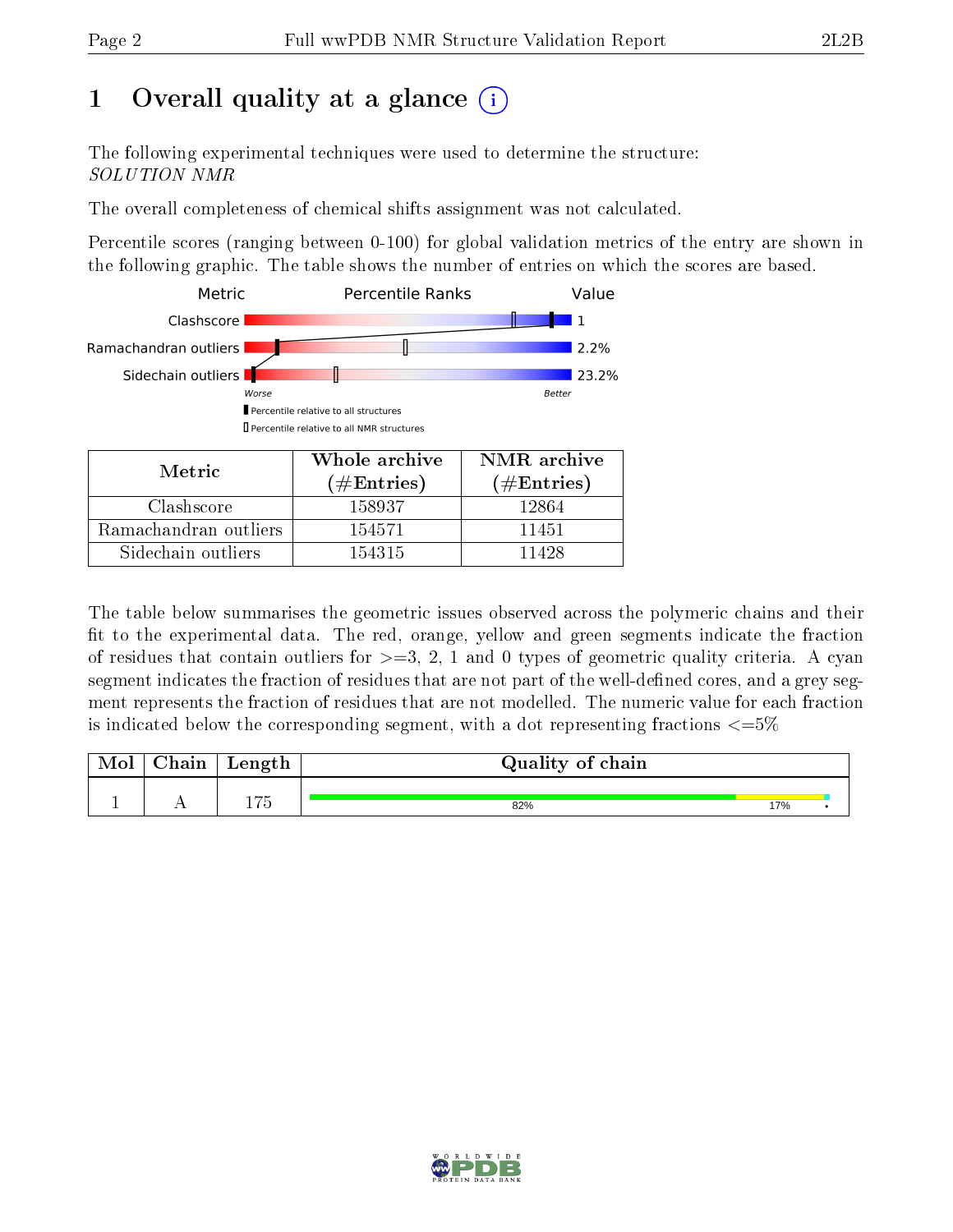# 2 Ensemble composition and analysis  $(i)$

This entry contains 20 models. Model 12 is the overall representative, medoid model (most similar to other models). The authors have identified model 1 as representative, based on the following criterion: lowest energy.

The following residues are included in the computation of the global validation metrics.

| Well-defined (core) protein residues |                                                 |                                  |  |  |  |
|--------------------------------------|-------------------------------------------------|----------------------------------|--|--|--|
|                                      | Well-defined core $\vert$ Residue range (total) | Backbone RMSD (Å)   Medoid model |  |  |  |
|                                      | A:2-A:175 $(174)$                               | $0.38\,$                         |  |  |  |

Ill-defined regions of proteins are excluded from the global statistics.

Ligands and non-protein polymers are included in the analysis.

The models can be grouped into 3 clusters and 4 single-model clusters were found.

| Cluster number        | Models                             |
|-----------------------|------------------------------------|
|                       | 1, 2, 5, 8, 10, 12, 14, 15, 17, 19 |
|                       | 3, 7, 11, 16                       |
|                       | 18.20                              |
| Single-model clusters | 4:6:9:13                           |

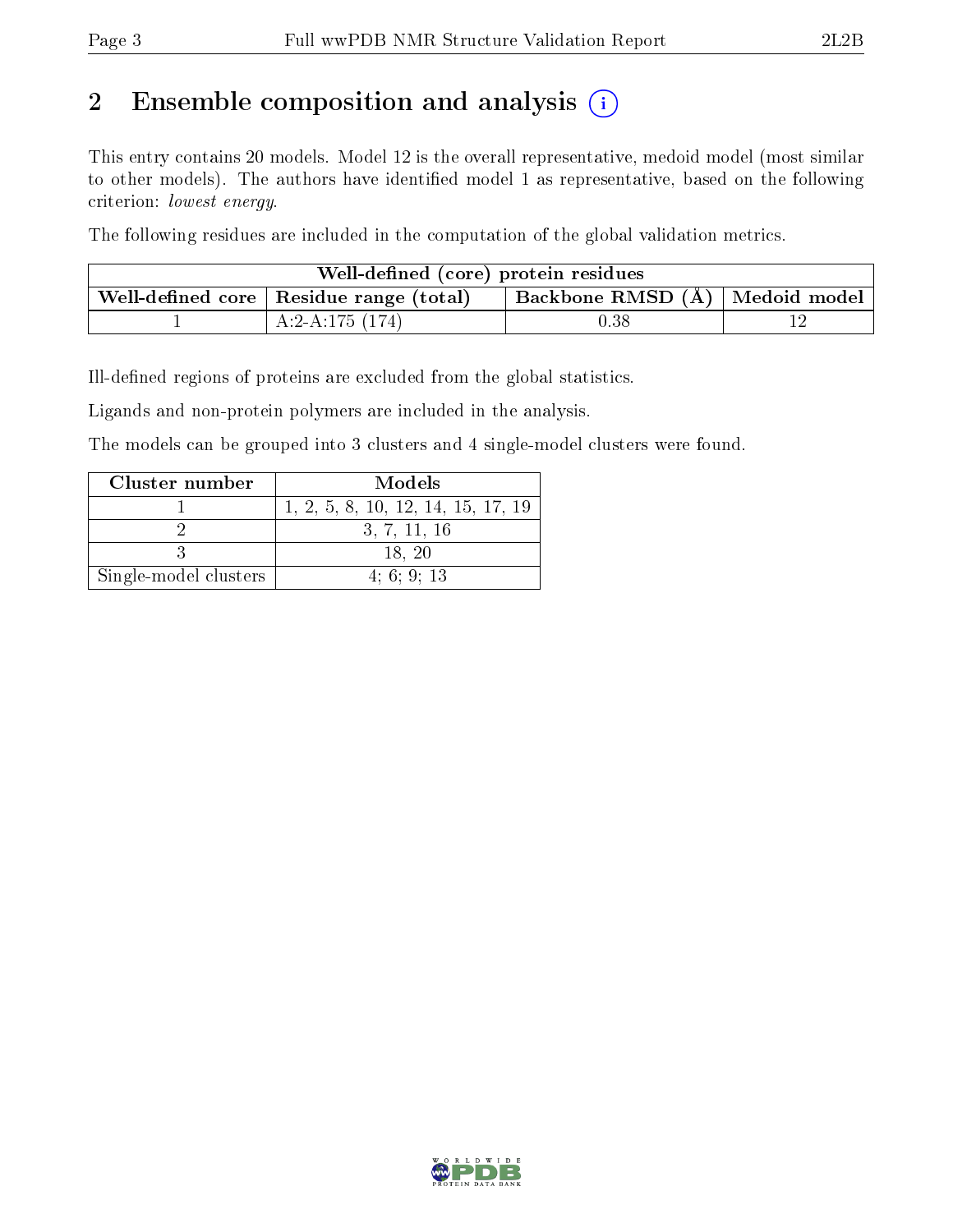# 3 Entry composition (i)

There is only 1 type of molecule in this entry. The entry contains 2689 atoms, of which 1332 are hydrogens and 0 are deuteriums.

Molecule 1 is a protein called Sticholysin-2.

| Mol | $\mid$ Chain $\mid$ Residues |             | Atoms |      |     |     |  | lrace |
|-----|------------------------------|-------------|-------|------|-----|-----|--|-------|
|     | 175                          | $\rm Total$ |       |      |     |     |  |       |
|     |                              | 2689        | 866   | 1332 | 230 | 255 |  |       |

There is a discrepancy between the modelled and reference sequences:

| Chain | Residue | Modelled | Actual | Jomment             | Reference  |
|-------|---------|----------|--------|---------------------|------------|
|       |         |          | TVE    | ENGINEERED MUTATION | UNP P07845 |

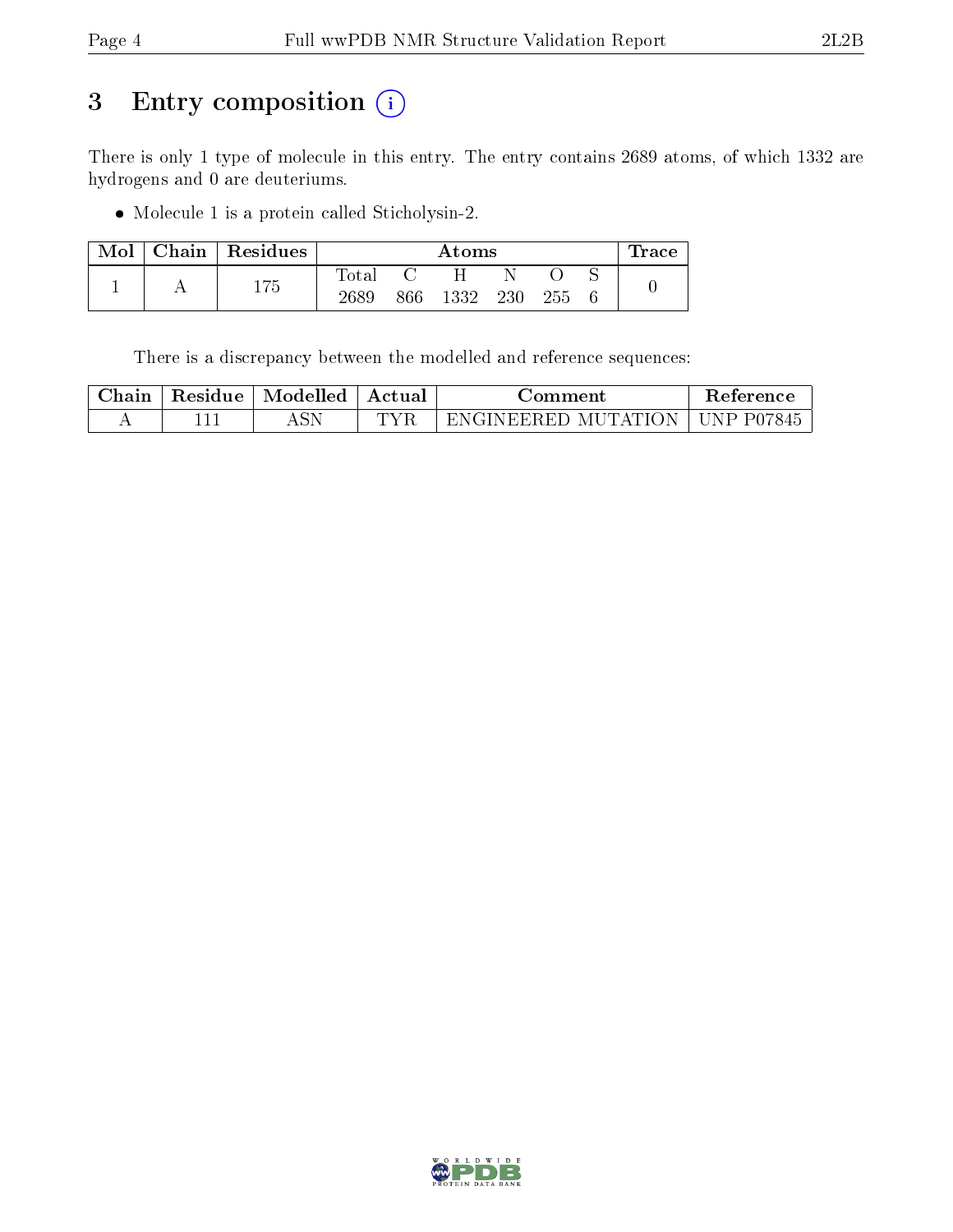# 4 Residue-property plots  $\binom{1}{1}$

# <span id="page-4-0"></span>4.1 Average score per residue in the NMR ensemble

These plots are provided for all protein, RNA and DNA chains in the entry. The first graphic is the same as shown in the summary in section 1 of this report. The second graphic shows the sequence where residues are colour-coded according to the number of geometric quality criteria for which they contain at least one outlier: green  $= 0$ , yellow  $= 1$ , orange  $= 2$  and red  $= 3$  or more. Stretches of 2 or more consecutive residues without any outliers are shown as green connectors. Residues which are classified as ill-defined in the NMR ensemble, are shown in cyan with an underline colour-coded according to the previous scheme. Residues which were present in the experimental sample, but not modelled in the final structure are shown in grey.

• Molecule 1: Sticholysin-2



# 4.2 Scores per residue for each member of the ensemble

Colouring as in section [4.1](#page-4-0) above.

• Molecule 1: Sticholysin-2

# 4.2.1 Score per residue for model 1



# 4.2.2 Score per residue for model 2



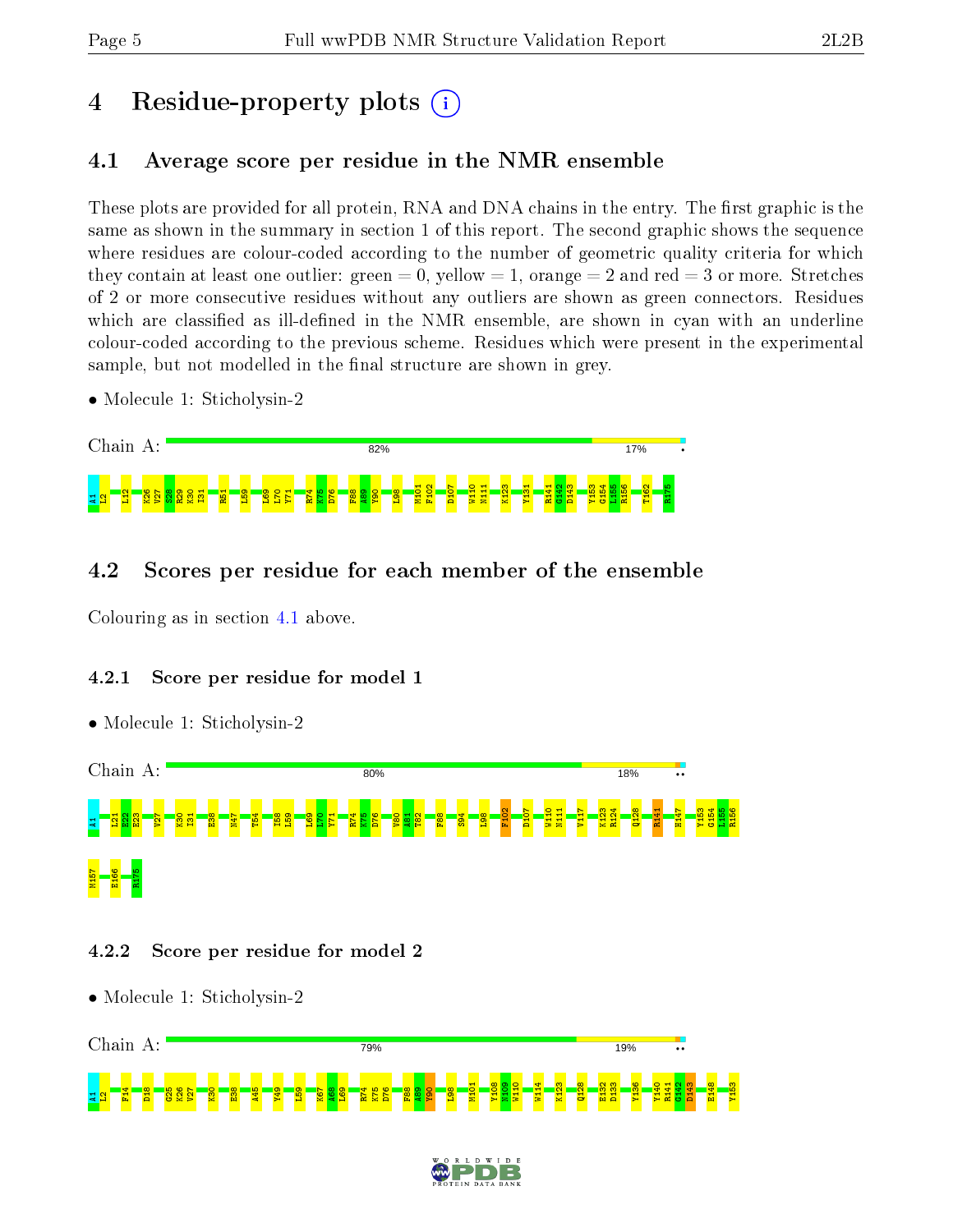

#### 4.2.3 Score per residue for model 3

• Molecule 1: Sticholysin-2



#### 4.2.4 Score per residue for model 4

• Molecule 1: Sticholysin-2



# 4.2.5 Score per residue for model 5

• Molecule 1: Sticholysin-2



# 4.2.6 Score per residue for model 6

```
Chain A:74%
                                                         24%
                                                                   −.
```
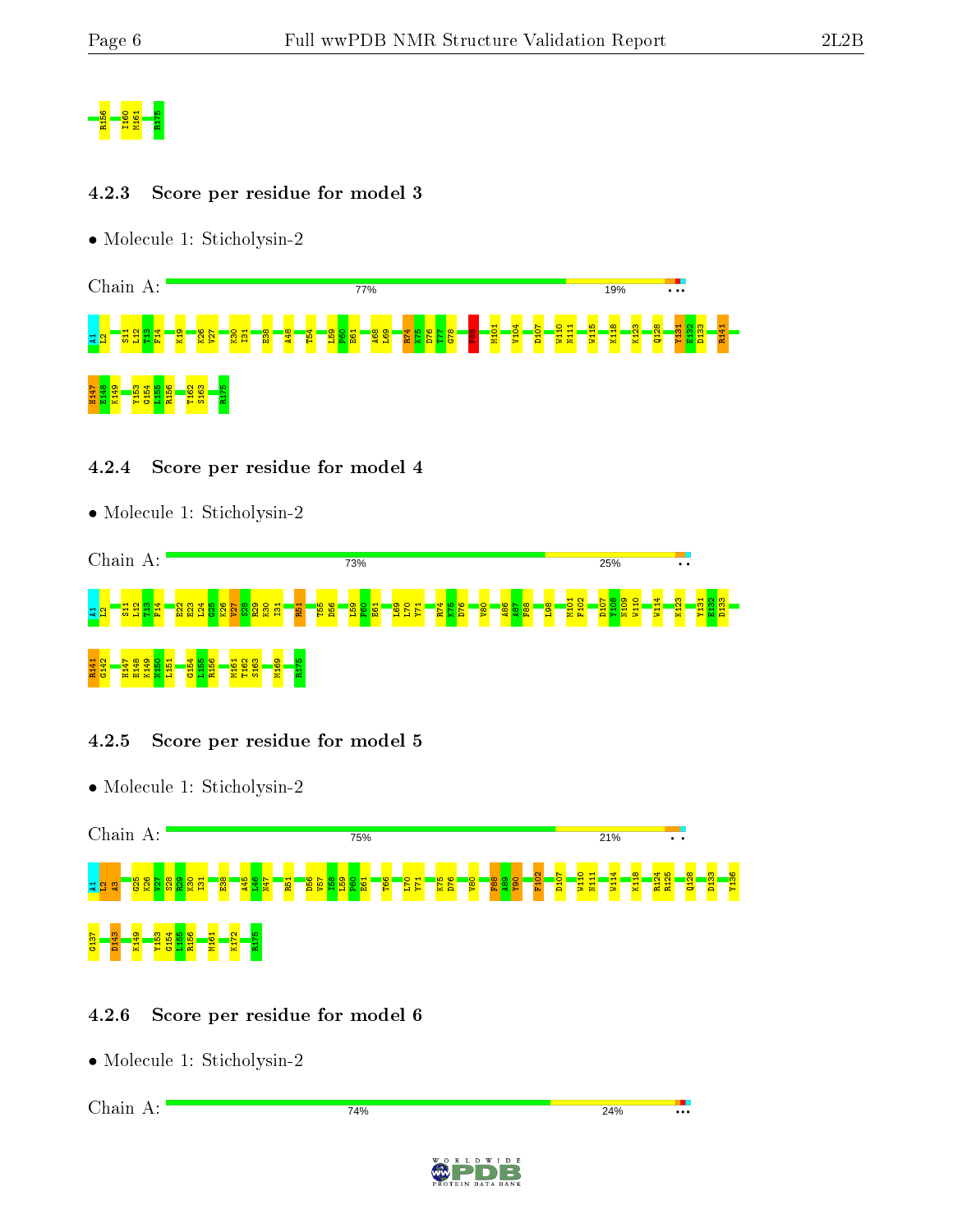# A1L2S11 V20 L24 G25 K26 V27 S28 R29 K30 A45 T54 T55 D56 V57 I58 N65 L69 L70 Y71 R74 K75 D76 V80 A84 V85 A86 A87 F88 A89 Y90 L98 G99 V100 M101 F102 S103 V104 D107 Y108 N109 W110 W114 Y120 R124 M130 Y131 E132 Y140 R141 G142 D143 E148 Y153 R156 M157 K172 R175

# 4.2.7 Score per residue for model 7

• Molecule 1: Sticholysin-2



#### 4.2.8 Score per residue for model 8

• Molecule 1: Sticholysin-2



# 4.2.9 Score per residue for model 9

• Molecule 1: Sticholysin-2



# 4.2.10 Score per residue for model 10

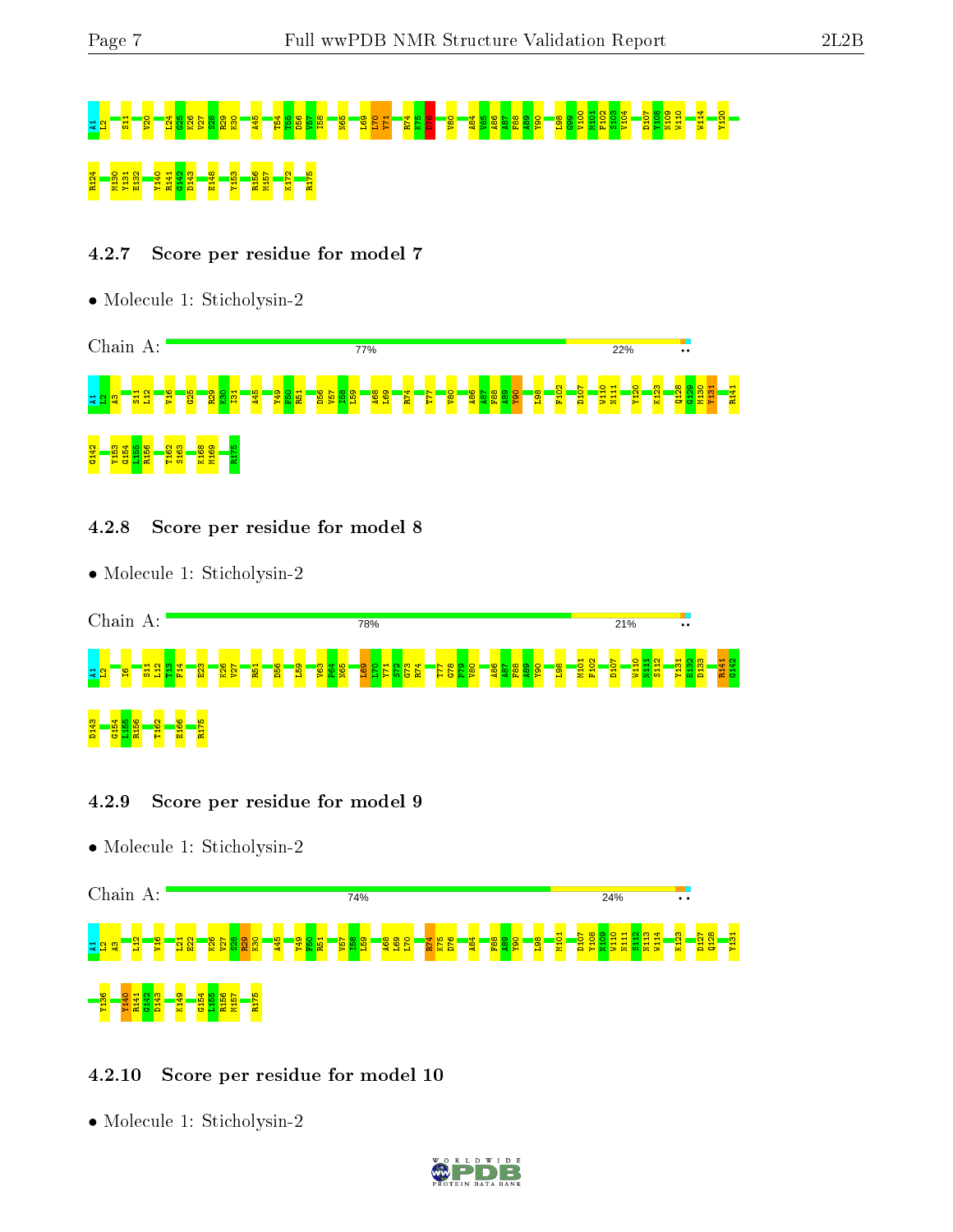

# 4.2.11 Score per residue for model 11

• Molecule 1: Sticholysin-2



# 4.2.12 Score per residue for model 12 (medoid)

• Molecule 1: Sticholysin-2



# 4.2.13 Score per residue for model 13



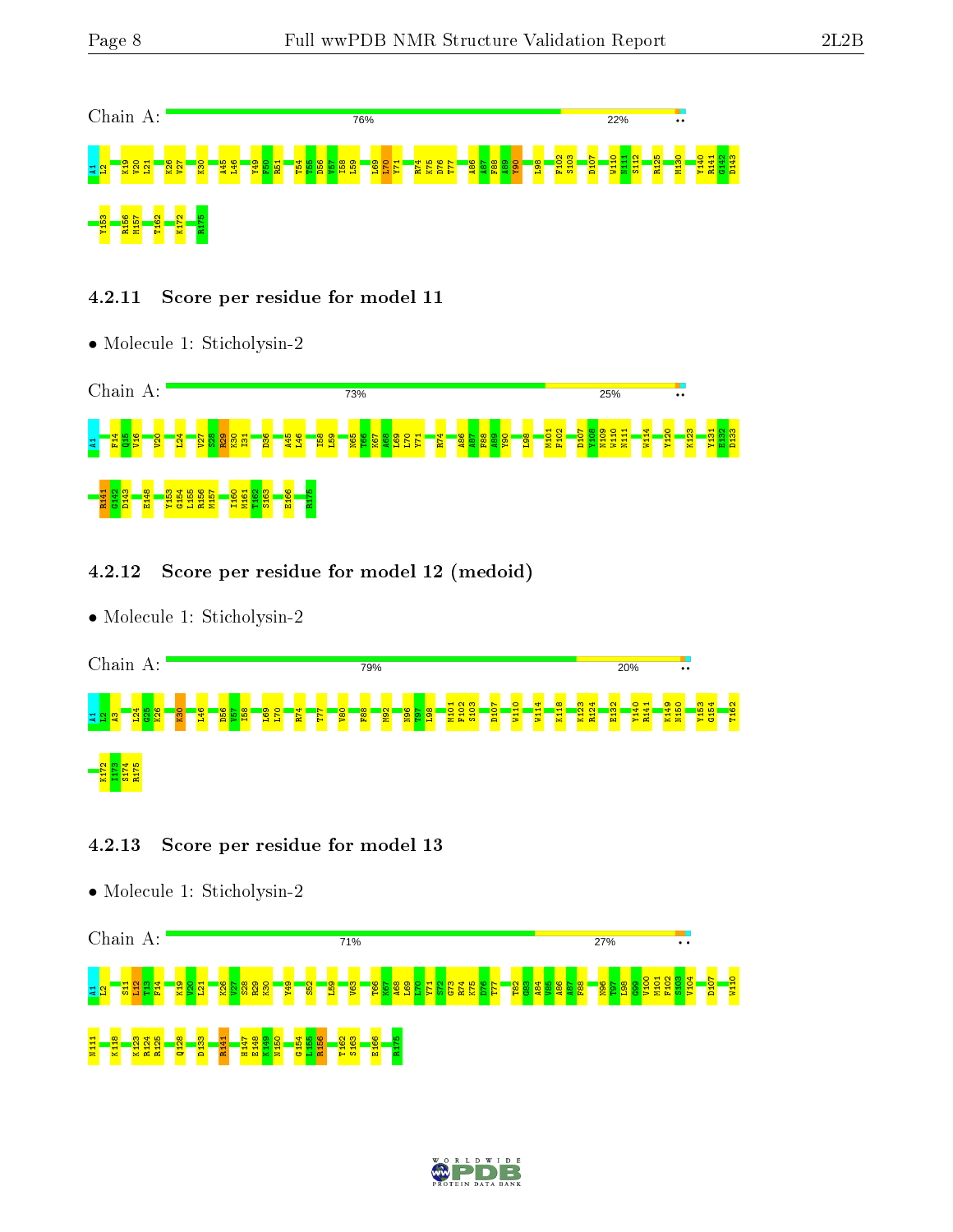# 4.2.14 Score per residue for model 14

• Molecule 1: Sticholysin-2



- 4.2.15 Score per residue for model 15
- Molecule 1: Sticholysin-2



# 4.2.16 Score per residue for model 16



# 4.2.17 Score per residue for model 17

• Molecule 1: Sticholysin-2



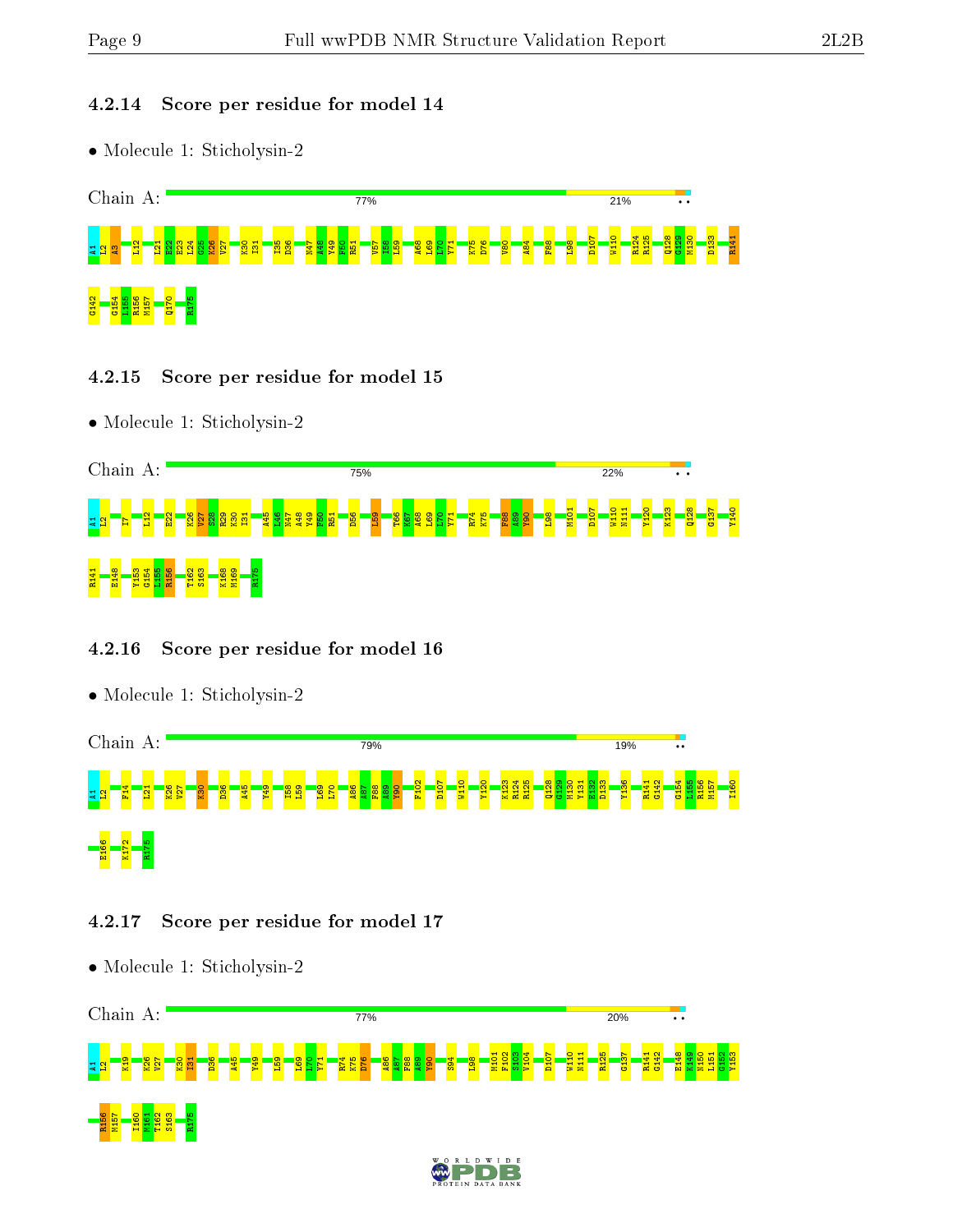#### 4.2.18 Score per residue for model 18

• Molecule 1: Sticholysin-2



#### 4.2.19 Score per residue for model 19

• Molecule 1: Sticholysin-2



# 4.2.20 Score per residue for model 20



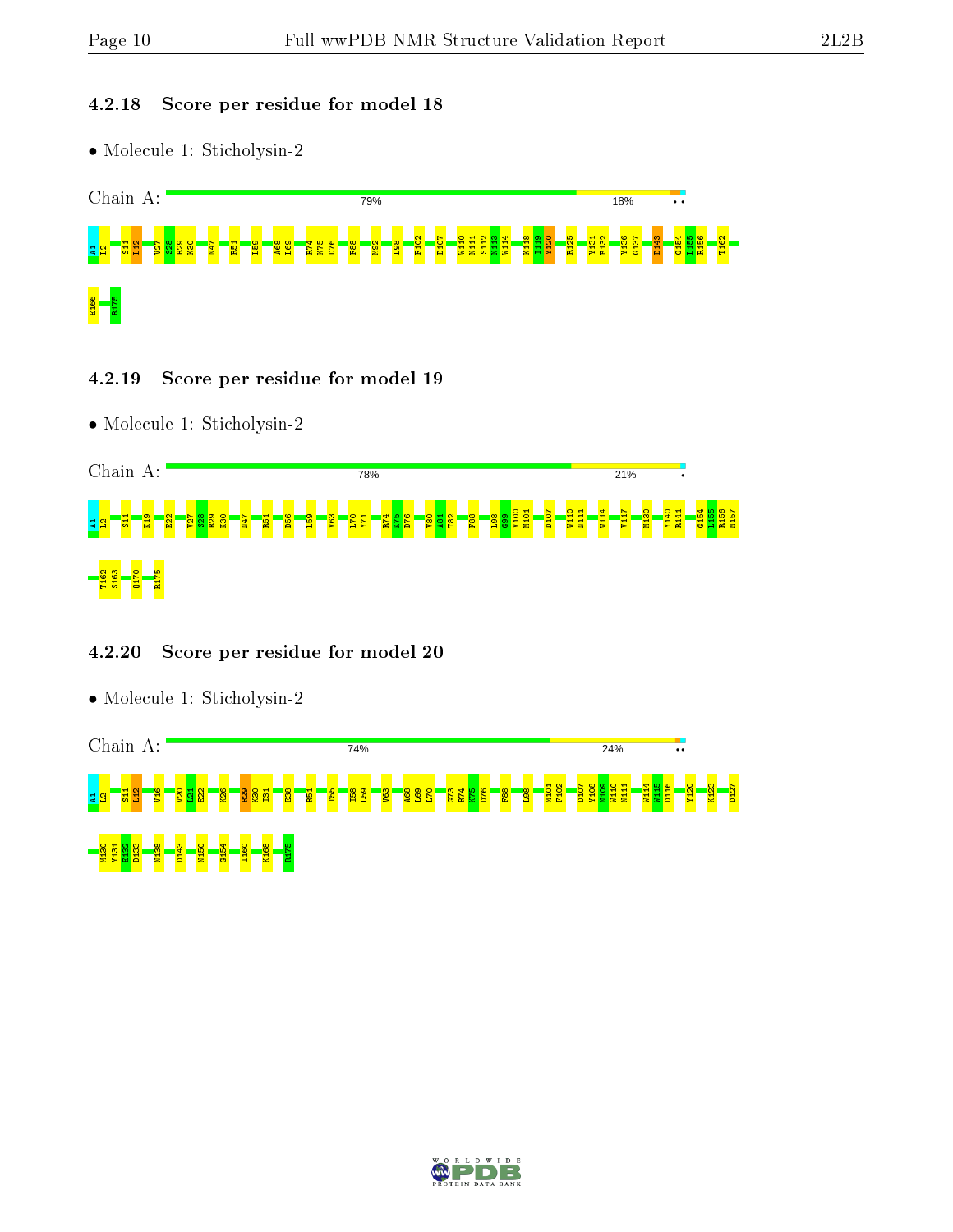# 5 Refinement protocol and experimental data overview  $\binom{1}{k}$

The models were refined using the following method: molecular dynamics.

Of the 100 calculated structures, 20 were deposited, based on the following criterion: target function.

The following table shows the software used for structure solution, optimisation and refinement.

| $\Box$ Software name $\Box$ Classification $\Box$ Version |            |  |
|-----------------------------------------------------------|------------|--|
| A MRER                                                    | refinement |  |

No chemical shift data was provided. No validations of the models with respect to experimental NMR restraints is performed at this time.

COVALENT-GEOMETRY INFOmissingINFO

# 5.1 Too-close contacts  $(i)$

In the following table, the Non-H and H(model) columns list the number of non-hydrogen atoms and hydrogen atoms in each chain respectively. The H(added) column lists the number of hydrogen atoms added and optimized by MolProbity. The Clashes column lists the number of clashes averaged over the ensemble.

| Mol | Chain |       | $\mid$ Non-H $\mid$ H(model) $\mid$ H(added) $\mid$ Clashes |       |  |
|-----|-------|-------|-------------------------------------------------------------|-------|--|
|     |       | 1352  | 1325                                                        | 1324  |  |
|     |       | 27040 | 26500                                                       | 26480 |  |

The all-atom clashscore is defined as the number of clashes found per 1000 atoms (including hydrogen atoms). The all-atom clashscore for this structure is 1.

All unique clashes are listed below, sorted by their clash magnitude.

| Atom-1             | Atom-2              | $Clash(\AA)$ | Distance(A) | Models         |                |  |
|--------------------|---------------------|--------------|-------------|----------------|----------------|--|
|                    |                     |              |             | Worst          | Total          |  |
| 1: A:31: ILE: HD13 | 1: A: 102: PHE: CD2 | 0.69         | 2.23        |                | 2              |  |
| 1: A:86: ALA:HB3   | 1: A:102: PHE: CZ   | 0.60         | 2.30        | 7              | 9              |  |
| 1:A:45:ALA:HB2     | 1: A:90: TYR: CZ    | 0.59         | 2.33        | 17             | 10             |  |
| 1:A:20:VAL:HG21    | 1: A:70: LEU:HD21   | 0.55         | 1.78        | 10             |                |  |
| 1: A:31: ILE: HD12 | 1: A:169:MET:SD     | 0.55         | 2.41        | 4              | 1              |  |
| 1: A:76: ASP:HB3   | 1: A:80: VAL:HG21   | 0.55         | 1.79        | 6              |                |  |
| 1:A:84:ALA:HB3     | 1:A:104:VAL:HB      | 0.55         | 1.79        | 13             | $\overline{2}$ |  |
| 1:A:3:ALA:CB       | 1: A:57: VAL:HGI1   | 0.53         | 2.33        | $\overline{5}$ | 3              |  |
| 1: A:24:LEU:HD12   | 1: A:30: LYS: HE3   | 0.53         | 1.81        | 14             | 1              |  |
| 1:A:20:VAL:HG21    | 1: A:70: LEU: HD11  | 0.52         | 1.82        | 6              | 1              |  |
| 1: A:21: LEU:HD23  | 1:A:30:LYS:HD2      | 0.51         | 1.79        | 16             |                |  |

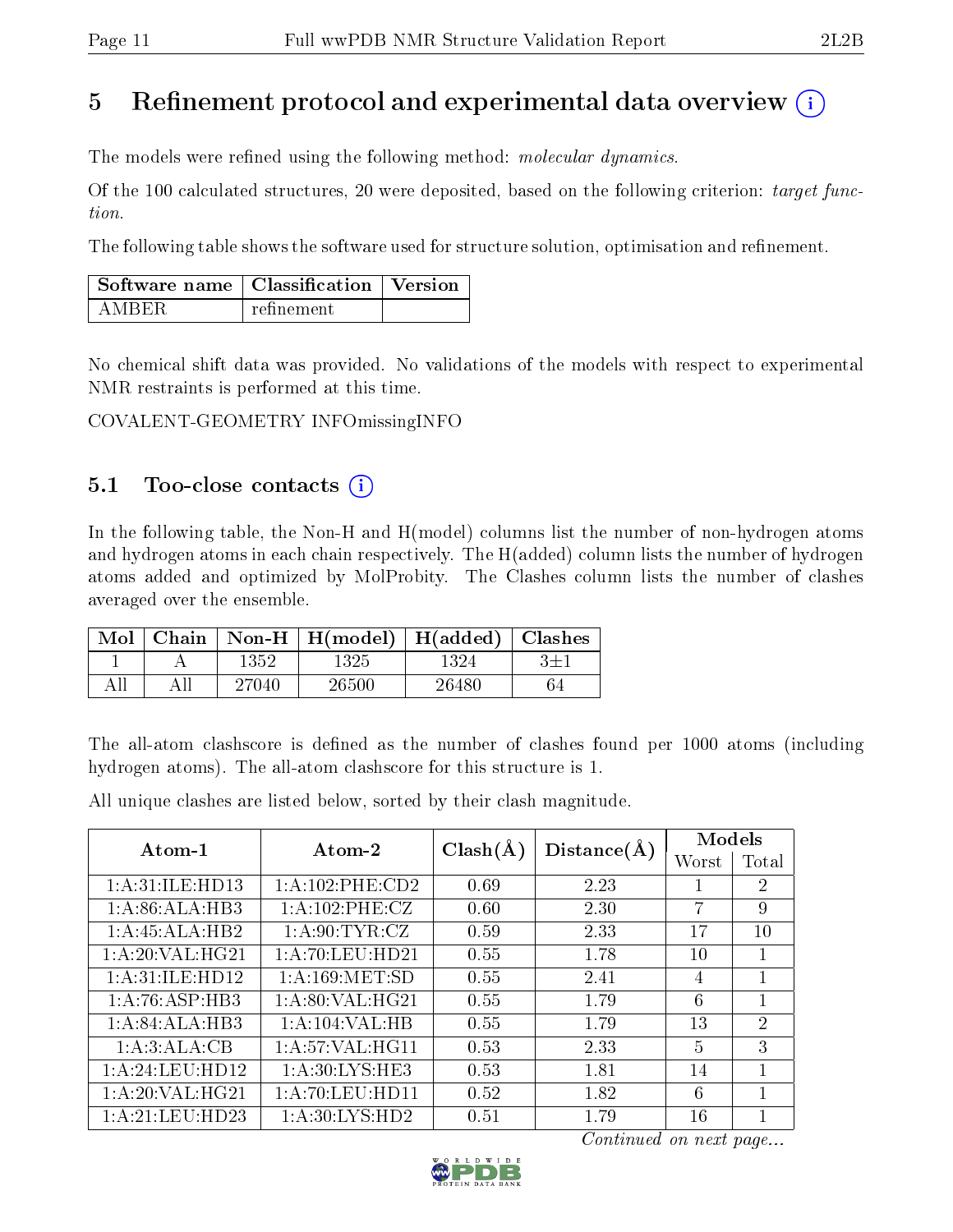| Atom-1                         | Atom-2                       |              |             | <b>Models</b>  |                |  |
|--------------------------------|------------------------------|--------------|-------------|----------------|----------------|--|
|                                |                              | $Clash(\AA)$ | Distance(A) | Worst          | Total          |  |
| 1: A:12: LEU: HD22             | 1:A:68:ALA:CB                | 0.50         | 2.37        | 18             | 8              |  |
| 1: A:16: VAL:O                 | 1:A:20:VAL:HG23              | 0.50         | 2.07        | 20             | $\overline{2}$ |  |
| 1:A:3:ALA:HB3                  | 1: A:57: VAL:HGI1            | 0.48         | 1.85        | $\overline{5}$ | $\overline{2}$ |  |
| 1:A:73:GLY:HA3                 | 1: A: 102: PHE: CZ           | 0.48         | 2.44        | 13             | $\overline{2}$ |  |
| 1:A:3:ALA:CB                   | 1:A:24:LEU:HD12              | 0.47         | 2.39        | 12             | $\mathbf{1}$   |  |
| $1: A:31: ILE:H\overline{G21}$ | 1: A: 104: VAL: HG21         | 0.47         | 1.85        | 3              | $\mathbf{1}$   |  |
| 1: A:20: VAL:HG21              | 1: A:70: LEU: HD12           | 0.47         | 1.87        | 11             | $\mathbf{1}$   |  |
| 1: A:69: LEU: HD22             | 1: A:90: TYR: CZ             | 0.45         | 2.45        | 8              | $\mathbf{1}$   |  |
| 1: A:115:TRP: CZ2              | $1:A:147:HIS:\overline{CD2}$ | 0.44         | 3.05        | 3              | $\mathbf{1}$   |  |
| 1: A:31: ILE: CG2              | 1: A: 104: VAL: HG21         | 0.44         | 2.43        | 3              | $\overline{2}$ |  |
| 1:A:74:ARG:C                   | 1:A:84:ALA:HB2               | 0.43         | 2.34        | 9              | $\mathbf{1}$   |  |
| 1: A:6: ILE: HG21              | 1: A:63: VAL:HG22            | 0.43         | 1.91        | 8              | $\mathbf{1}$   |  |
| 1: A:75: LYS: HA               | 1:A:84:ALA:HB2               | 0.43         | 1.89        | 14             | $\mathbf{1}$   |  |
| 1: A:24:LEU:HD13               | 1: A:30: LYS: NZ             | 0.42         | 2.29        | 12             | $\mathbf{1}$   |  |
| 1:A:48:ALA:HB2                 | 1: A:59: LEU: HD22           | 0.42         | 1.91        | 15             | 1              |  |
| 1: A:31: ILE: HD11             | 1: A: 102: PHE: CZ           | 0.41         | 2.50        | 7              | 1              |  |
| 1:A:48:ALA:HB1                 | $1: A:88:$ PHE: $CD1$        | 0.41         | 2.50        | 3              | $\overline{2}$ |  |
| 1: A: 55: THR: HG22            | 1: A:73: GLY:HA2             | 0.41         | 1.92        | 20             | $\mathbf{1}$   |  |
| 1:A:3:ALA:HB3                  | 1: A:24:LEU:HD12             | 0.40         | 1.93        | 12             | 1              |  |
| 1: A:100: VAL:HG12             | 1: A:117: VAL:HG13           | 0.40         | 1.92        | 19             | 1              |  |

# $5.2$  Torsion angles  $(i)$

# 5.2.1 Protein backbone  $(i)$

In the following table, the Percentiles column shows the percent Ramachandran outliers of the chain as a percentile score with respect to all PDB entries followed by that with respect to all NMR entries. The Analysed column shows the number of residues for which the backbone conformation was analysed and the total number of residues.

| Mol | Chain | Analysed          | Favoured                  | Allowed                 | Outliers            | Percentiles |
|-----|-------|-------------------|---------------------------|-------------------------|---------------------|-------------|
|     |       | $173/175(99\%)$   | 149 $\pm$ 3 (86 $\pm$ 2%) | $21\pm3$ (12 $\pm2\%$ ) | $4\pm1$ $(2\pm1\%)$ | 10<br>49    |
| All | Αll   | $3460/3500$ (99%) | 2970 $(86\%)$             | 413 $(12\%)$            | (2%<br>77           | 10<br>49    |

All 14 unique Ramachandran outliers are listed below. They are sorted by the frequency of occurrence in the ensemble.

|  |     |     | Mol   Chain   Res   Type   Models (Total) |
|--|-----|-----|-------------------------------------------|
|  | 154 | GLY |                                           |
|  |     |     |                                           |

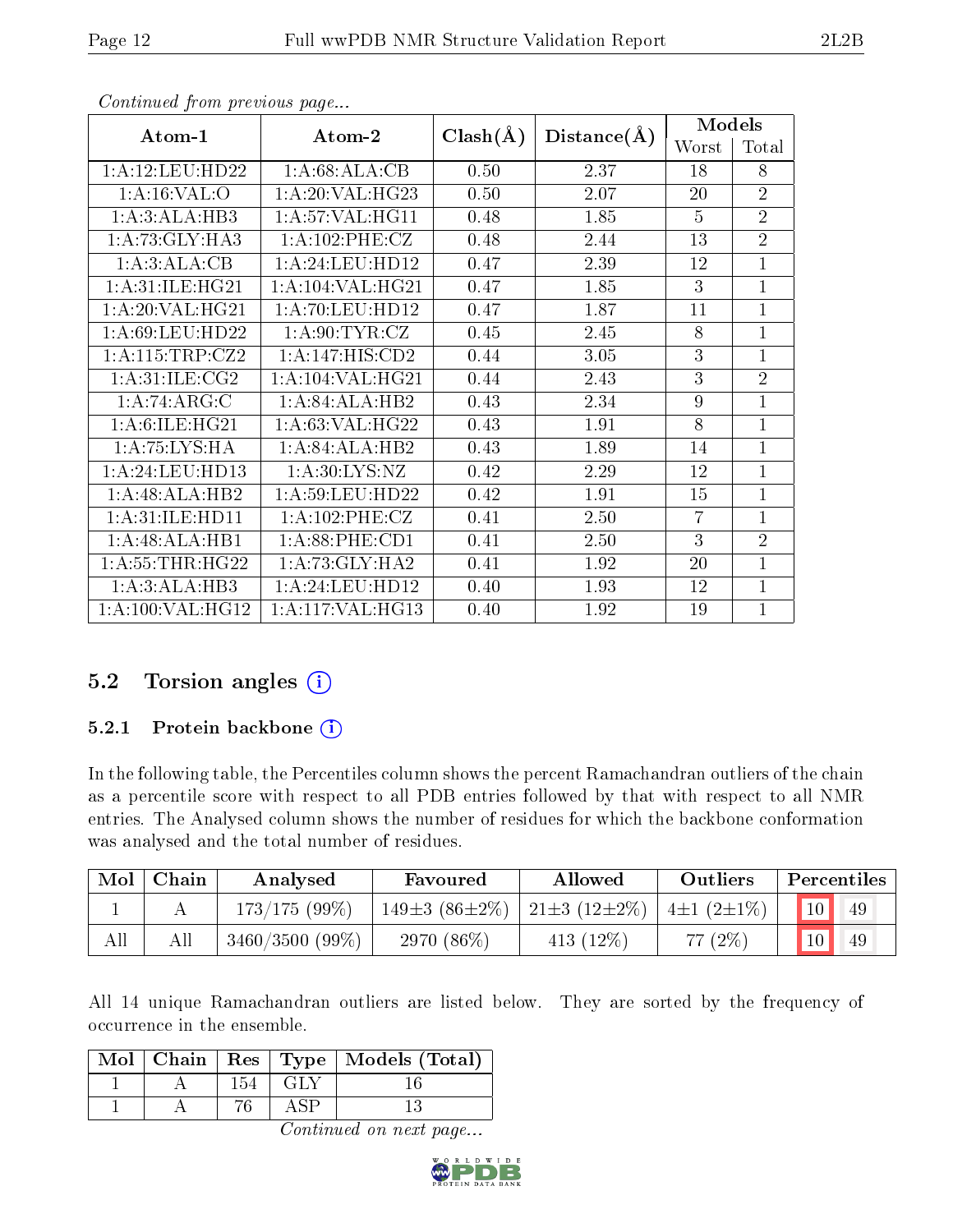| Mol          | Chain | Res | <b>Type</b>          | Models (Total) |
|--------------|-------|-----|----------------------|----------------|
| 1            | А     | 143 | <b>ASP</b>           |                |
| $\mathbf{1}$ | А     | 141 | ARG                  | 6              |
| 1            | А     | 142 | <b>GLY</b>           | 5              |
| $\mathbf{1}$ | Α     | 27  | <b>VAL</b>           | 5              |
| 1            | А     | 12  | <b>LEU</b>           | 4              |
| 1            | А     | 77  | THR                  | 4              |
| $\mathbf{1}$ | А     | 26  | <b>LYS</b>           | 4              |
| 1            | А     | 137 | <b>GLY</b>           | 4              |
| 1            | А     | 25  | <b>GLY</b>           | 3              |
| 1            | Α     | 3   | ALA                  | 3              |
| 1            | А     | 78  | <b>GLY</b>           | $\overline{2}$ |
| 1            | А     | 166 | $\operatorname{GLU}$ | 1              |

#### 5.2.2 Protein sidechains  $(i)$

In the following table, the Percentiles column shows the percent sidechain outliers of the chain as a percentile score with respect to all PDB entries followed by that with respect to all NMR entries. The Analysed column shows the number of residues for which the sidechain conformation was analysed and the total number of residues.

| Mol | Chain | Analysed            | Rotameric                                           | <b>Outliers</b> |                | Percentiles |  |
|-----|-------|---------------------|-----------------------------------------------------|-----------------|----------------|-------------|--|
|     |       | $138/138$ (100\%)   | $106\pm4$ (77 $\pm3\%$ )   32 $\pm4$ (23 $\pm3\%$ ) |                 | $\overline{3}$ | 28          |  |
|     |       | $2760/2760$ (100\%) | 2119(77%)                                           | 641 $(23%)$     | $\overline{3}$ | 28          |  |

All 101 unique residues with a non-rotameric sidechain are listed below. They are sorted by the frequency of occurrence in the ensemble.

| Mol         | Chain | $\operatorname{Res}% \left( \mathcal{N}\right) \equiv\operatorname{Res}(\mathcal{N}_{0})\cap\mathcal{N}_{1}$ | <b>Type</b>          | Models (Total) |
|-------------|-------|--------------------------------------------------------------------------------------------------------------|----------------------|----------------|
| 1           | А     | 88                                                                                                           | PHE                  | 20             |
| 1           | А     | 110                                                                                                          | TRP                  | 20             |
| 1           | А     | 107                                                                                                          | ASP                  | 19             |
| 1           | А     | 69                                                                                                           | LEU                  | 18             |
| 1           | А     | 59                                                                                                           | LEU                  | 18             |
| 1           | А     | 156                                                                                                          | $\rm{ARG}$           | 18             |
| 1           | А     | 141                                                                                                          | ARG                  | 17             |
| 1           | А     | 74                                                                                                           | $\rm{ARG}$           | 17             |
| 1           | А     | 30                                                                                                           | <b>LYS</b>           | 17             |
| 1           | А     | 98                                                                                                           | LEU                  | 17             |
| 1           | А     | $\overline{2}$                                                                                               | LEU                  | 16             |
| 1           | А     | 111                                                                                                          | $\operatorname{ASN}$ | 12             |
| $\mathbf 1$ | А     | 123                                                                                                          | LYS                  | 12             |

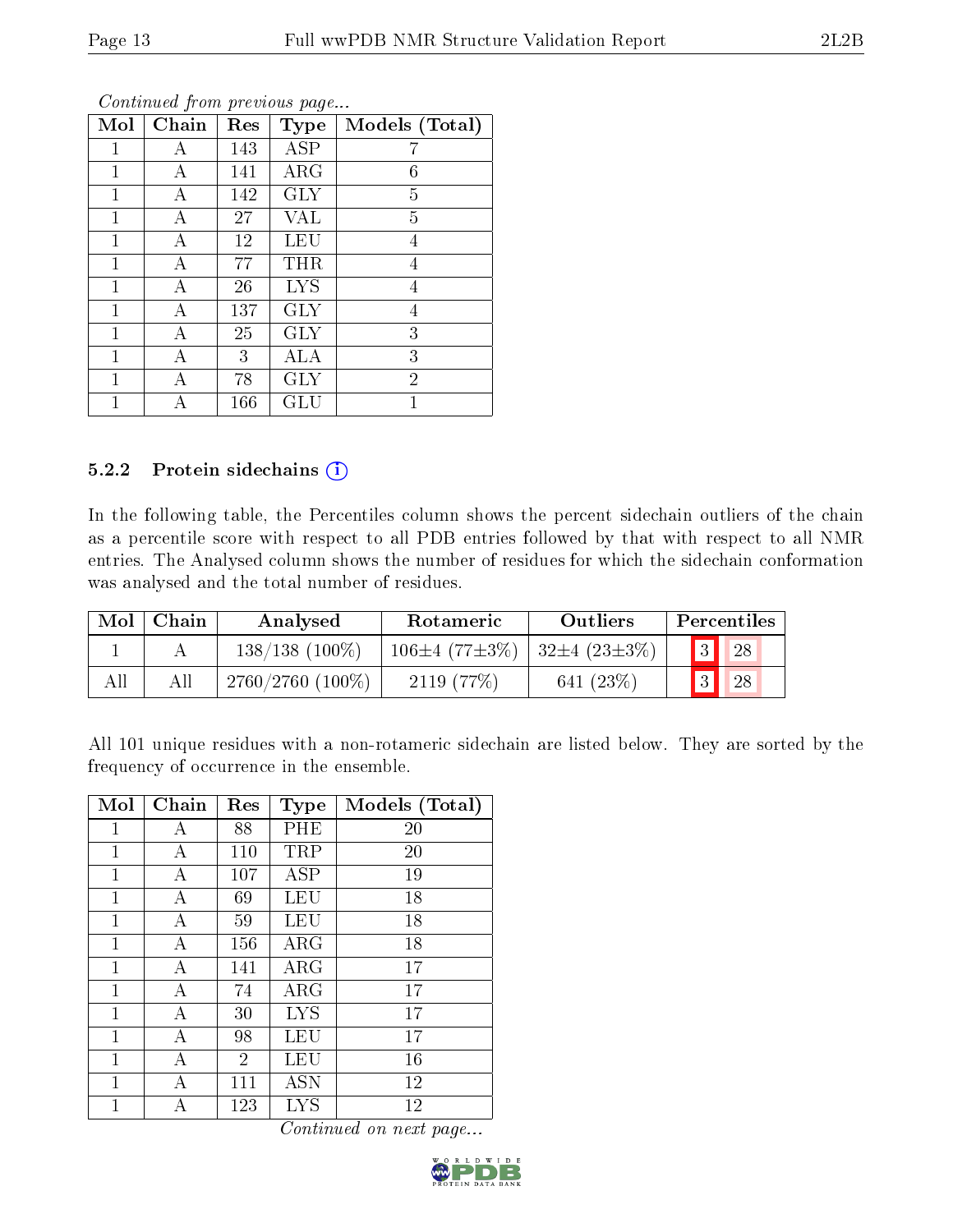| Mol            | Chain              | Res             | Type                    | Models (Total)  |
|----------------|--------------------|-----------------|-------------------------|-----------------|
| $\mathbf{1}$   | $\overline{A}$     | 101             | MET                     | 12              |
| $\overline{1}$ | $\overline{A}$     | 26              | $\overline{\text{LYS}}$ | 12              |
| $\overline{1}$ | $\overline{\rm A}$ | $\overline{27}$ | $\overline{\text{VAL}}$ | $\overline{12}$ |
| $\mathbf{1}$   | $\boldsymbol{A}$   | 51              | $\rm{ARG}$              | 11              |
| $\mathbf{1}$   | $\overline{A}$     | 162             | <b>THR</b>              | 11              |
| $\mathbf{1}$   | A                  | 153             | TYR                     | 11              |
| $\overline{1}$ | A                  | 133             | $\overline{\text{ASP}}$ | $\overline{1}0$ |
| $\mathbf{1}$   | А                  | 114             | <b>TRP</b>              | 10              |
| $\mathbf{1}$   | A                  | $128\,$         | $\overline{\text{GLN}}$ | 10              |
| $\mathbf{1}$   | A                  | 70              | <b>LEU</b>              | 9               |
| $\overline{1}$ | $\boldsymbol{A}$   | $\rm 49$        | <b>TYR</b>              | 9               |
| $\overline{1}$ | $\overline{A}$     | 56              | $\overline{\rm ASP}$    | 9               |
| $\mathbf{1}$   | А                  | 11              | <b>SER</b>              | 9               |
| $\mathbf{1}$   | A                  | 157             | MET                     | 9               |
| $\mathbf{1}$   | $\overline{\rm A}$ | 163             | SER                     | 8               |
| $\overline{1}$ | $\boldsymbol{A}$   | $\overline{7}5$ | $\overline{\text{LYS}}$ | 8               |
| $\mathbf{1}$   | $\overline{A}$     | 131             | <b>TYR</b>              | 8               |
| $\mathbf{1}$   | A                  | 80              | <b>VAL</b>              | 8               |
| $\mathbf{1}$   | $\overline{\rm A}$ | 125             | $\rm{ARG}$              | $\overline{7}$  |
| $\mathbf{1}$   | $\overline{\rm A}$ | 130             | <b>MET</b>              | 7               |
| $\mathbf{1}$   | $\overline{A}$     | 148             | <b>GLU</b>              | $\overline{7}$  |
| $\overline{1}$ | $\overline{A}$     | $\overline{58}$ | <b>ILE</b>              | $\overline{7}$  |
| $\mathbf{1}$   | $\rm A$            | 14              | $\overline{\text{PHE}}$ | $\overline{7}$  |
| $\overline{1}$ | $\overline{\rm A}$ | 90              | $\overline{\text{TYR}}$ | $\overline{7}$  |
| $\mathbf{1}$   | $\boldsymbol{A}$   | 124             | ARG                     | $\overline{7}$  |
| $\overline{1}$ | $\boldsymbol{A}$   | 140             | $\overline{\text{TYR}}$ | $\overline{7}$  |
| $\overline{1}$ | А                  | 47              | $\overline{\text{ASN}}$ | $\sqrt{6}$      |
| $\overline{1}$ | А                  | $120\,$         | <b>TYR</b>              | $6\phantom{.}$  |
| $\mathbf{1}$   | A                  | 160             | ILE                     | $\overline{5}$  |
| 1              | А                  | 118             | <b>LYS</b>              | 5               |
| $\mathbf{1}$   | А                  | 143             | ASP                     | $\overline{5}$  |
| $\mathbf{1}$   | А                  | 166             | GLU                     | 5               |
| $\mathbf 1$    | А                  | 102             | PHE                     | $\overline{5}$  |
| $\mathbf{1}$   | А                  | 172             | $\overline{\text{LYS}}$ | $\overline{5}$  |
| $\mathbf{1}$   | A                  | 19              | IYS                     | $\overline{5}$  |
| $\mathbf{1}$   | A                  | $38\,$          | GLU                     | 5               |
| $\mathbf{1}$   | $\overline{\rm A}$ | $21\,$          | LEU                     | $\overline{5}$  |
| $\mathbf{1}$   | А                  | 31              | ILE                     | 5               |
| $\mathbf{1}$   | A                  | 149             | $\overline{\text{LYS}}$ | $\overline{5}$  |
| $\mathbf{1}$   | $\boldsymbol{A}$   | 22              | GLU                     | 5               |
| $\mathbf{1}$   | A                  | 71              | <b>TYR</b>              | $\overline{5}$  |
| $\mathbf{1}$   | А                  | 29              | ${\rm ARG}$             | $\overline{5}$  |

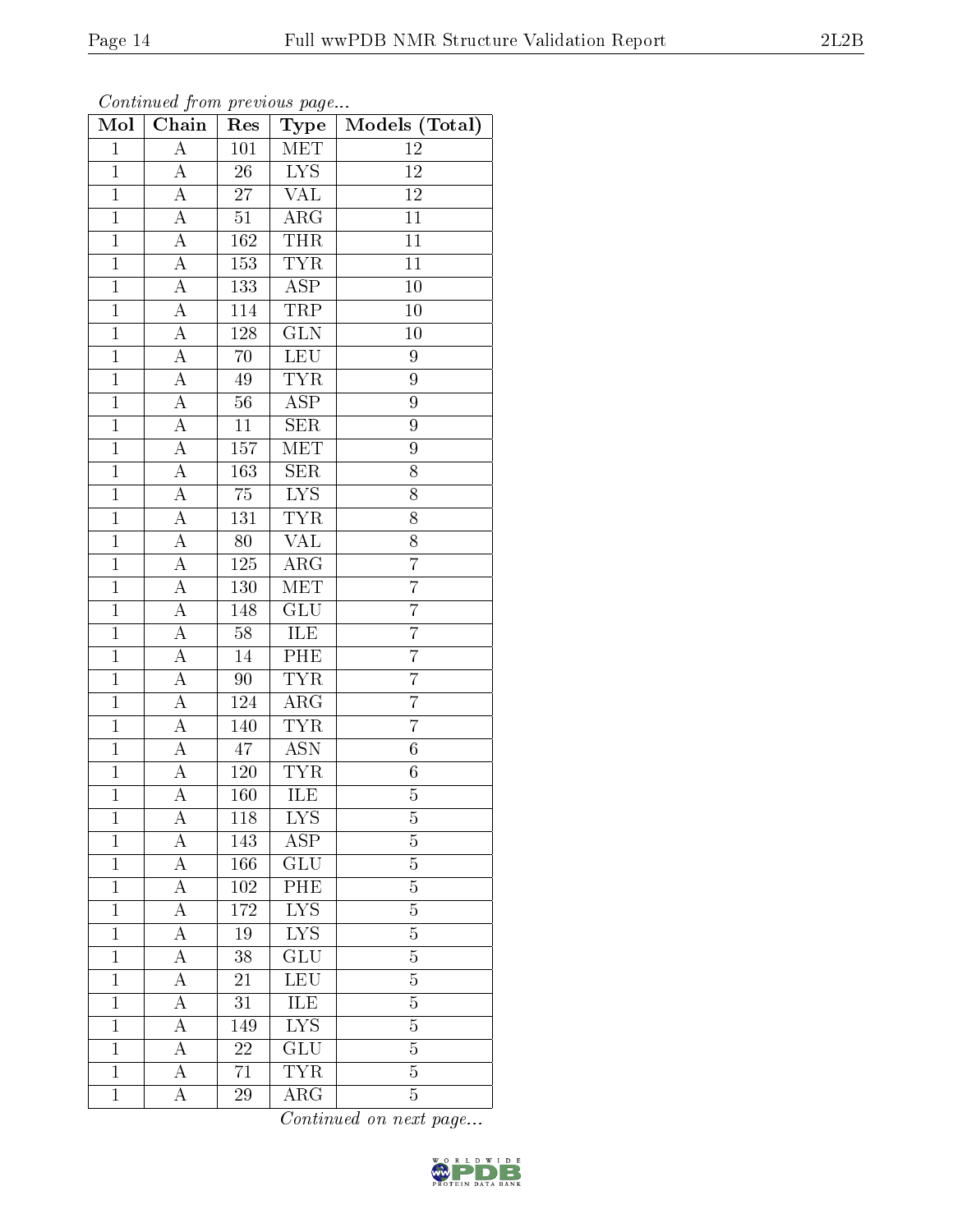| Mol            | Chain              | Res              | Type                      | Models (Total) |
|----------------|--------------------|------------------|---------------------------|----------------|
| $\overline{1}$ | $\overline{A}$     | $175\,$          | $\rm{ARG}$                | $\overline{5}$ |
| $\overline{1}$ | $\boldsymbol{A}$   | 147              | <b>HIS</b>                | $\overline{4}$ |
| $\overline{1}$ | $\overline{A}$     | $\overline{36}$  | $\overline{\text{ASP}}$   | $\overline{4}$ |
| $\mathbf{1}$   | A                  | 54               | <b>THR</b>                | $\overline{4}$ |
| $\mathbf{1}$   | $\overline{\rm A}$ | $\overline{23}$  | $\overline{\text{GLU}}$   | $\overline{4}$ |
| $\mathbf{1}$   | $\overline{\rm A}$ | 150              | <b>ASN</b>                | $\overline{4}$ |
| $\overline{1}$ | $\overline{\rm A}$ | 161              | $\overline{\text{MET}}$   | $\overline{4}$ |
| $\mathbf{1}$   | $\overline{A}$     | 132              | $\overline{\text{GLU}}$   | $\overline{4}$ |
| $\mathbf{1}$   | A                  | 66               | THR                       | $\overline{3}$ |
| $\mathbf{1}$   | $\overline{A}$     | 108              | <b>TYR</b>                | $\overline{3}$ |
| $\overline{1}$ | A                  | 61               | GLU                       | $\overline{3}$ |
| $\mathbf{1}$   | $\overline{\rm A}$ | 109              | $\overline{\mathrm{ASN}}$ | $\overline{3}$ |
| $\mathbf{1}$   | A                  | 82               | <b>THR</b>                | 3              |
| $\mathbf{1}$   | A                  | 65               | <b>ASN</b>                | $\overline{3}$ |
| $\mathbf{1}$   | А                  | 168              | $\overline{\text{LYS}}$   | 3              |
| $\mathbf{1}$   | $\boldsymbol{A}$   | 63               | VAL                       | $\overline{3}$ |
| $\mathbf{1}$   | A                  | 46               | LEU                       | $\overline{3}$ |
| $\mathbf{1}$   | А                  | $24\,$           | <b>LEU</b>                | $\overline{3}$ |
| $\mathbf{1}$   | А                  | 112              | <b>SER</b>                | 3              |
| $\overline{1}$ | $\overline{A}$     | $\overline{16}$  | $\overline{\text{VAL}}$   | $\overline{2}$ |
| $\mathbf{1}$   | $\boldsymbol{A}$   | 28               | <b>SER</b>                | $\overline{2}$ |
| $\overline{1}$ | $\overline{A}$     | $\overline{103}$ | $\overline{\text{SER}}$   | $\overline{2}$ |
| $\mathbf{1}$   | A                  | 67               | <b>LYS</b>                | $\overline{2}$ |
| $\mathbf{1}$   | $\overline{\rm A}$ | $1\,70$          | $\overline{\text{GLN}}$   | $\overline{2}$ |
| $\mathbf{1}$   | $\overline{\rm A}$ | 169              | MET                       | $\overline{2}$ |
| $\overline{1}$ | $\overline{\rm A}$ | 151              | <b>LEU</b>                | $\overline{2}$ |
| $\mathbf{1}$   | $\overline{A}$     | 94               | $\overline{\text{SER}}$   | $\overline{2}$ |
| $\mathbf{1}$   | A                  | 96               | <b>ASN</b>                | $\overline{2}$ |
| $\mathbf{1}$   | $\overline{A}$     | 76               | $\overline{\rm ASP}$      | $\overline{2}$ |
| $\mathbf{1}$   | А                  | 100              | VAL                       | $\overline{2}$ |
| $\overline{1}$ | A                  | 127              | $\overline{\text{ASP}}$   | $\overline{2}$ |
| $\mathbf{1}$   | А                  | 92               | <b>MET</b>                | $\overline{2}$ |
| $\mathbf{1}$   | А                  | 155              | <b>LEU</b>                | $\mathbf{1}$   |
| $\mathbf{1}$   | А                  | 138              | $\overline{\text{ASN}}$   | $\mathbf{1}$   |
| $\mathbf{1}$   | А                  | $52\,$           | <b>SER</b>                | $\mathbf{1}$   |
| $\mathbf{1}$   | А                  | $55\,$           | <b>THR</b>                | $\mathbf 1$    |
| $\mathbf{1}$   | А                  | $77\,$           | <b>THR</b>                | $\mathbf{1}$   |
| $\mathbf{1}$   | А                  | 12               | LEU                       | $\mathbf{1}$   |
| $\mathbf{1}$   | А                  | $\overline{7}$   | ILE                       | $\mathbf{1}$   |
| $\mathbf{1}$   | А                  | 117              | VAL                       | $\mathbf{1}$   |
| $\overline{1}$ | $\overline{\rm A}$ | $\overline{113}$ | $\overline{\text{ASN}}$   | $\overline{1}$ |
| $\mathbf{1}$   | A                  | 57               | VAL                       | $\mathbf{1}$   |

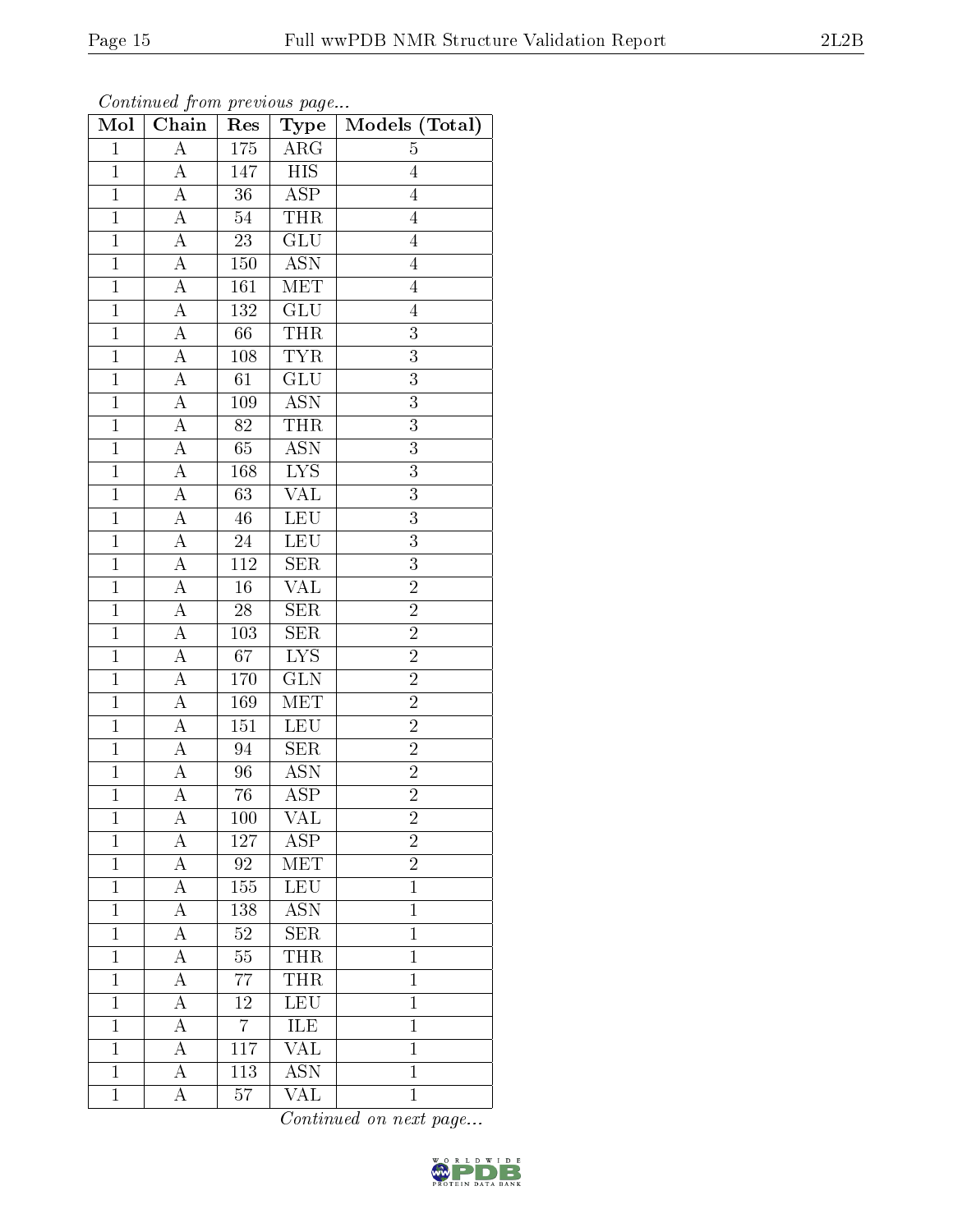|  |     |      | Mol   Chain   Res   Type   Models (Total) |
|--|-----|------|-------------------------------------------|
|  | 116 | ASP  |                                           |
|  | 174 | SER. |                                           |
|  | 35  | ILE  |                                           |
|  | 18  | . SP |                                           |

Continued from previous page...

#### 5.2.3 RNA (i)

There are no RNA molecules in this entry.

# 5.3 Non-standard residues in protein, DNA, RNA chains (i)

There are no non-standard protein/DNA/RNA residues in this entry.

# 5.4 Carbohydrates  $(i)$

There are no carbohydrates in this entry.

# 5.5 Ligand geometry  $(i)$

There are no ligands in this entry.

# 5.6 [O](https://www.wwpdb.org/validation/2017/NMRValidationReportHelp#nonstandard_residues_and_ligands)ther polymers  $(i)$

There are no such molecules in this entry.

# 5.7 Polymer linkage issues (i)

There are no chain breaks in this entry.